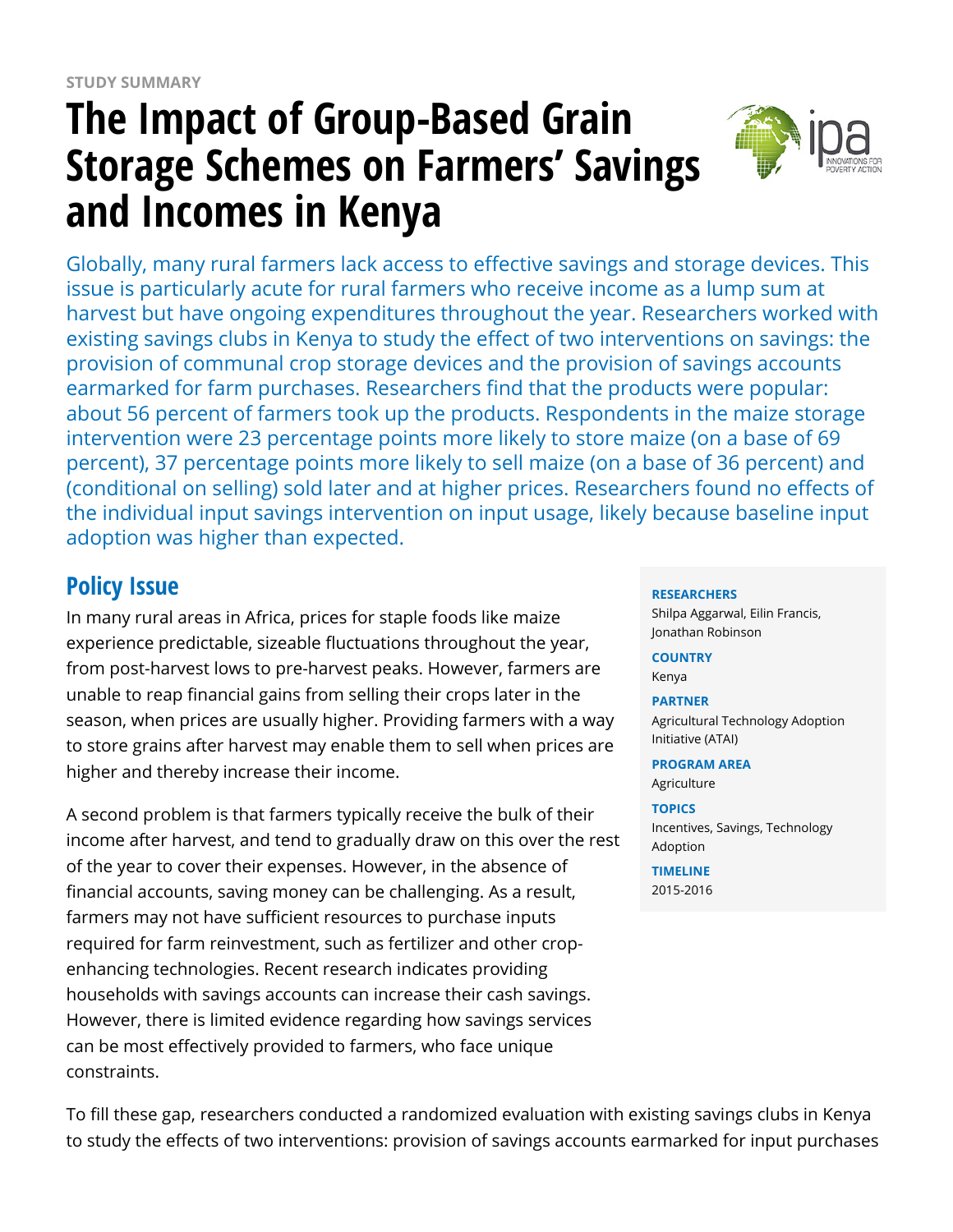like fertilizer; and provision of group-based crop storage devices.

### **Evaluation Context**

The evaluation took place in Busia District, Western Kenya, where maize is the staple crop. Similar to other grains in rural Africa, maize experiences large seasonal price variations. In 2015, the average farmer reported yields of roughly 480 kg, worth approximately US\$131 immediately post-harvest. However, if held until maize prices peaked later in the season, the same yield would be worth US\$180 (an increase of over 30 percent). While most farmers store at least some fraction of their maize for future use, much of it is sold to meet immediate cash needs and because storing it brings the additional risk of spoilage by pests.

Farmers in Kenya also tend to have limited access to financial instruments. As such, they face the additional challenge of saving towards crop inputs and farming needs. Farmers receive income in large sums at harvest, and it may be hard to save this for future years' input use. One way to overcome these financial constraints is through informal savings networks. In Busia, many farmers participate in Rotating Savings and Credit Associations (ROSCAs).

## **Details of the Intervention**

Researchers worked with savings clubs in Kenya, called ROSCAs. ROSCAs are typically comprised of a group of individuals who make regular cash contributions to a common pot of money, which is distributed as a lump sum to a different group member at each meeting. There were two interventions, one designed around communally storing maize, and the other around saving cash earmarked for inputs.

In 2015, researchers completed a door-to-door census of 552 individuals living in 17 villages in Western Kenya to develop a list of all ROSCAs operating in the area, identifying a total of 497. Researchers then randomly assigned each ROSCA to one of three groups:

- 1. *Group Savings and Reinvestment Account (GSRA)* The GSRA intervention aimed to increase farmers' income by making it easier for farmers to store maize after harvest, enabling them to wait to sell until maize prices increased. Researchers encouraged ROSCA members to set aside maize in hermetically sealed communal bags, stored at one of the ROSCA members' home. They provided ROSCAs with four storage bags and offered a heavily subsidized wooden stand to keep the maize elevated. Both products were intended to reduce spoilage by making crops less susceptible to pest and water damage. In addition, the treasurer of each ROSCA received a ledger to keep track of grain deposits and withdrawals by individual members. Researchers hypothesized that by moving stored maize out of farmers' homes, they would be less prone to eat the maize themselves and less susceptible to requests from others to borrow or take their maize.
- 2. *Individual Savings and Reinvestment Account (ISRA)* Members of ROSCAs assigned to the ISRA intervention were encouraged to set up individual savings accounts held at ROSCAs in which they could save cash towards a specific goal. ROSCA treasurers received ledgers to record deposits and withdrawals, as in the GSRA intervention, but farmers could only deposit cash, not maize.
- 3. *Control* In control ROSCAs, farmers continued their regular activities.

In addition, in order to further reduce barriers to investing in agricultural inputs, researchers randomly